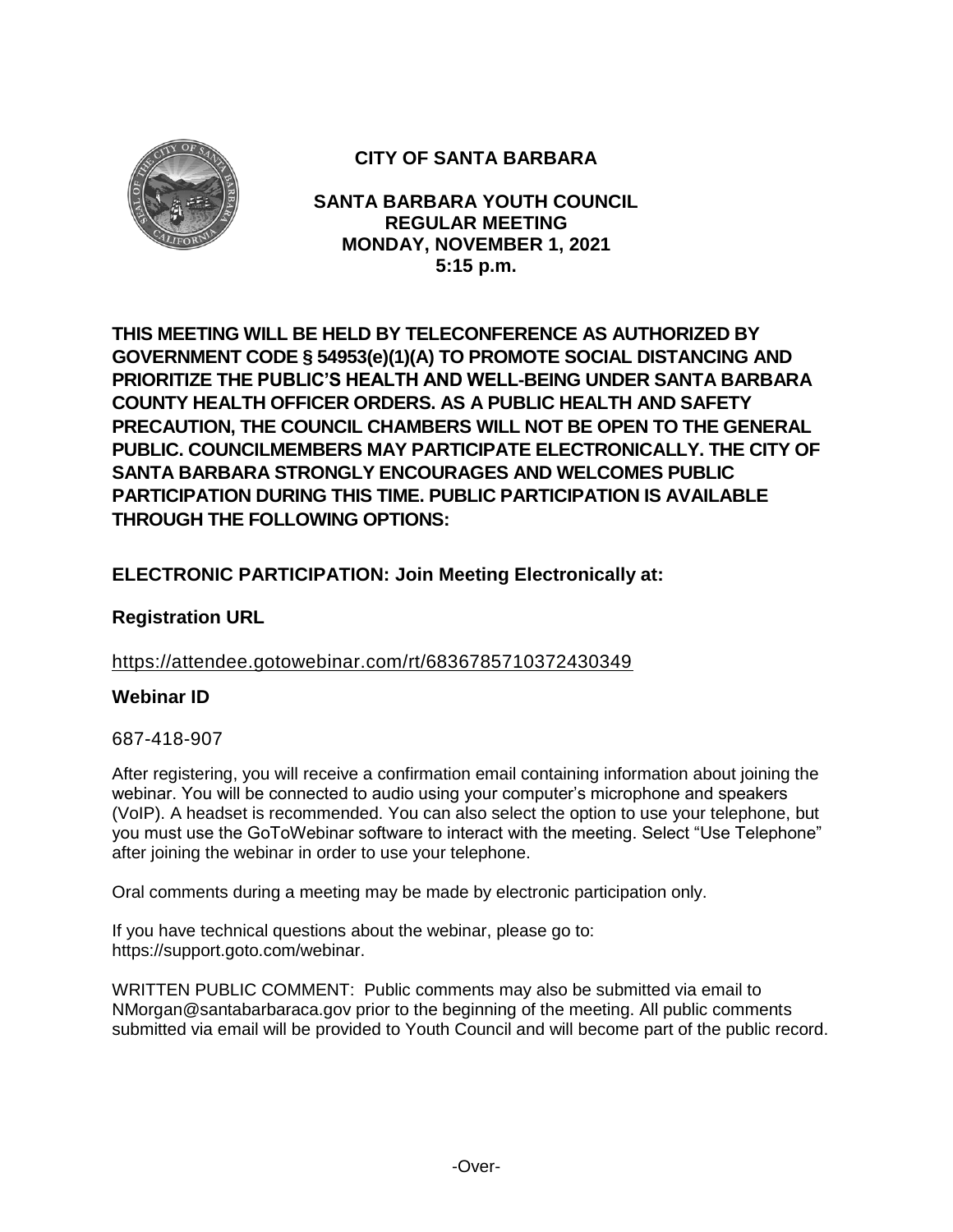# **AGENDA**

# **CALL TO ORDER**

### **ROLL CALL**

### **PUBLIC COMMENT**

Any member of the public may address the Youth Council for up to two minutes on any subject within the jurisdiction of the Youth Council that is not scheduled for a public discussion before the Youth Council. The total amount of time for public comment will be 15 minutes.

### **COUNCIL AND STAFF COMMUNICATIONS**

- Reminder to all applicants that today and Monday, November 15, 2021 will be the last days to be interviewed by Youth Council.
- Reminder that Interviews for Youth Council by City Council will be taking place on
	- o Tuesday, October 26, 2021 at 4:00 p.m. (est. time)
	- o Tuesday, November 9, 2021 at 4:00 p.m. (est. time)
	- o Tuesday, November 16, 2021 at 6:00 p.m. (time certain)
- Thank you to Chair Minor for giving the Parks and Recreation Commission a brief presentation. Thank you to members that participated in Trunk or Treat.

# **CONSENT CALENDAR**

# **1. Subject: Approval of the Minutes – For Action (Attachment)**

Recommendation: That the Youth Council waive the reading and approve the minutes of the meeting held on Monday, October 18, 2021

### **NEW BUSINESS**

### **2. Subject: Youth Council Interviews – For Discussion**

Recommendation: That Youth Council interview students interested in applying to be a part of Youth Council.

### **3. Subject: Overview of November Calendar – For Information Only**

Recommendation: That Youth Council review and discuss the events taking place during the month of November 2021.

### **4. Subject: Mothers Against Drunk Driving – For Discussion and Action**

Recommendation: That Youth Council discuss receiving a presentation from Mothers Against Drunk Driving (MADD) and any potential involvement.

### **5. Subject: Removal of inactive Youth Council Members – For Discussion and Action**